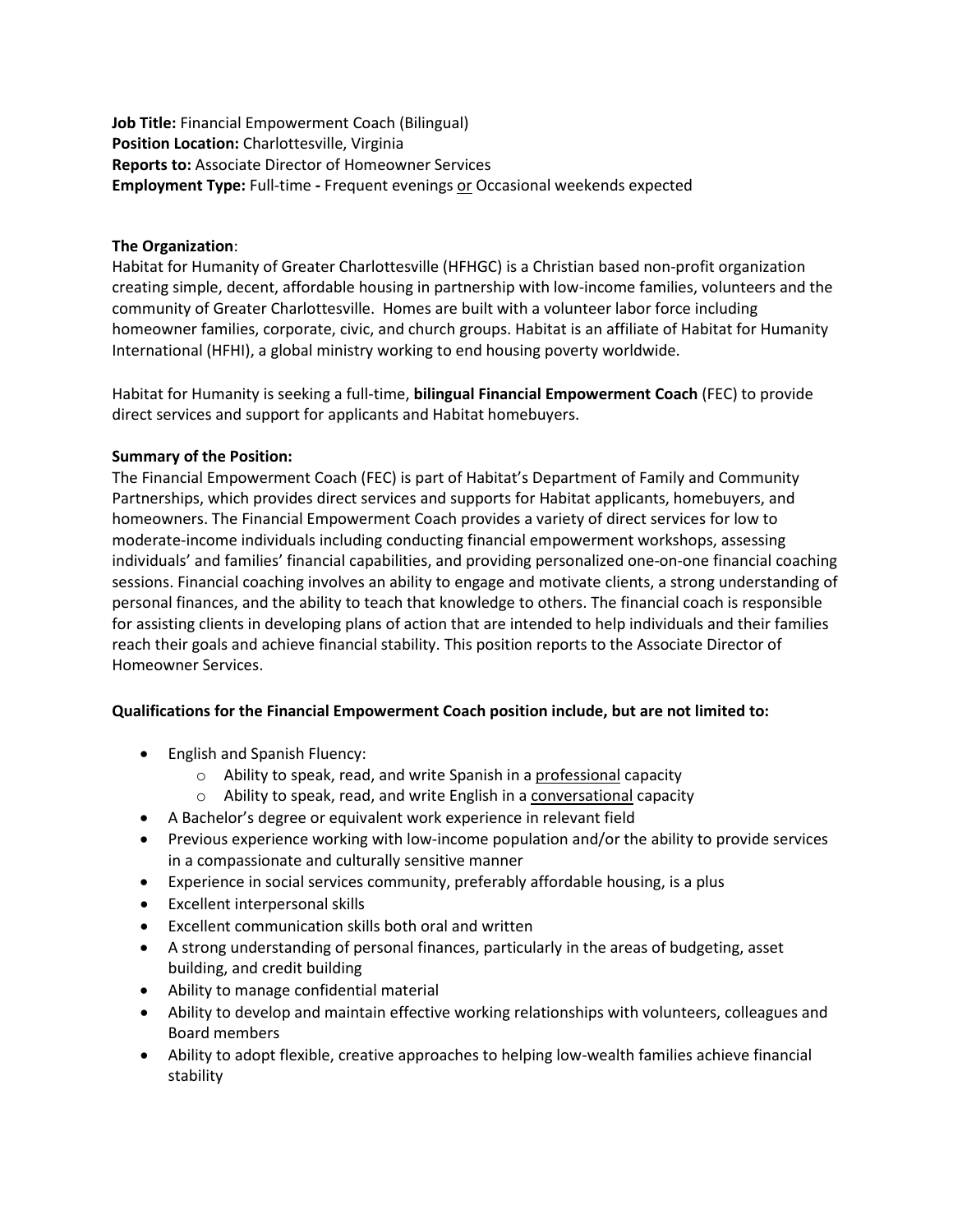- Demonstrated ability to multi-task, plan, organize, and implement multiple projects and meet deadlines
- Command knowledge of Word, Excel, PowerPoint, Google Drive and other common non-profit database software
- Positive, "can do" personality

## **Responsibilities:**

- Provide one-on-one financial coaching to low-income families and individuals enrolled in Habitat's programs
- Employ motivational interviewing techniques and strengths-based approaches to build effective, long-term relationships with program participants
- HUD housing counseling certification preferred, but not required (must take and pass exam within first 3-4 months of employment)
- Assist clients in resolving current financial situations, while providing a wide lens on their financial health to shift the approach to proactive financial management
- Work with clients to complete a detailed financial assessment and build a holistic plan of action that address barriers to financial stability and self-sufficiency
- Work with individuals to document a budget and build a spending/savings plan that supports their goals and values
- Access credit reports/scores and provide strategies for improving credit
- Provide direct services as well as referrals to community resources
- Understand services and resources offered in the community, such as employment services, child care supports, housing, counseling, and other critical social services and connect the clients to these resources
- Outcome tracking—track the stories and successes of program participants
- Use Outcome Tracker, a client management system, to document and report on client outcomes accurately and in a timely manner
- Conduct financial empowerment and homebuyer education workshops that cover topics such as: budgeting, savings, banking products, credit building, predatory lending, identity theft and more
- Develop workshop materials or tailor existing materials to meet the needs of families
- Develop relationships with local financial institutions and community organizations
- Work with mainstream financial institutions to understand the needs of the community so they can provide products and services that fit
- Create a network of referral organizations to help you assist the client meet his goals (e.g. local housing counseling agency, legal aid, etc.)
- Work with Homeowner Selection Committee to evaluate applications, conduct home visits, conduct financial interviews and make recommendations for partnership to the board
- Meet with applicants to assist them with the application process and discuss the Habitat program
- Monitor sweat equity, credit and income for partner families
- Administer surveys, collect data, enter data and provide information for various grant applications and reports

**Employment Type:** Flexible Work Hours; Frequent evenings or Occasional weekends expected